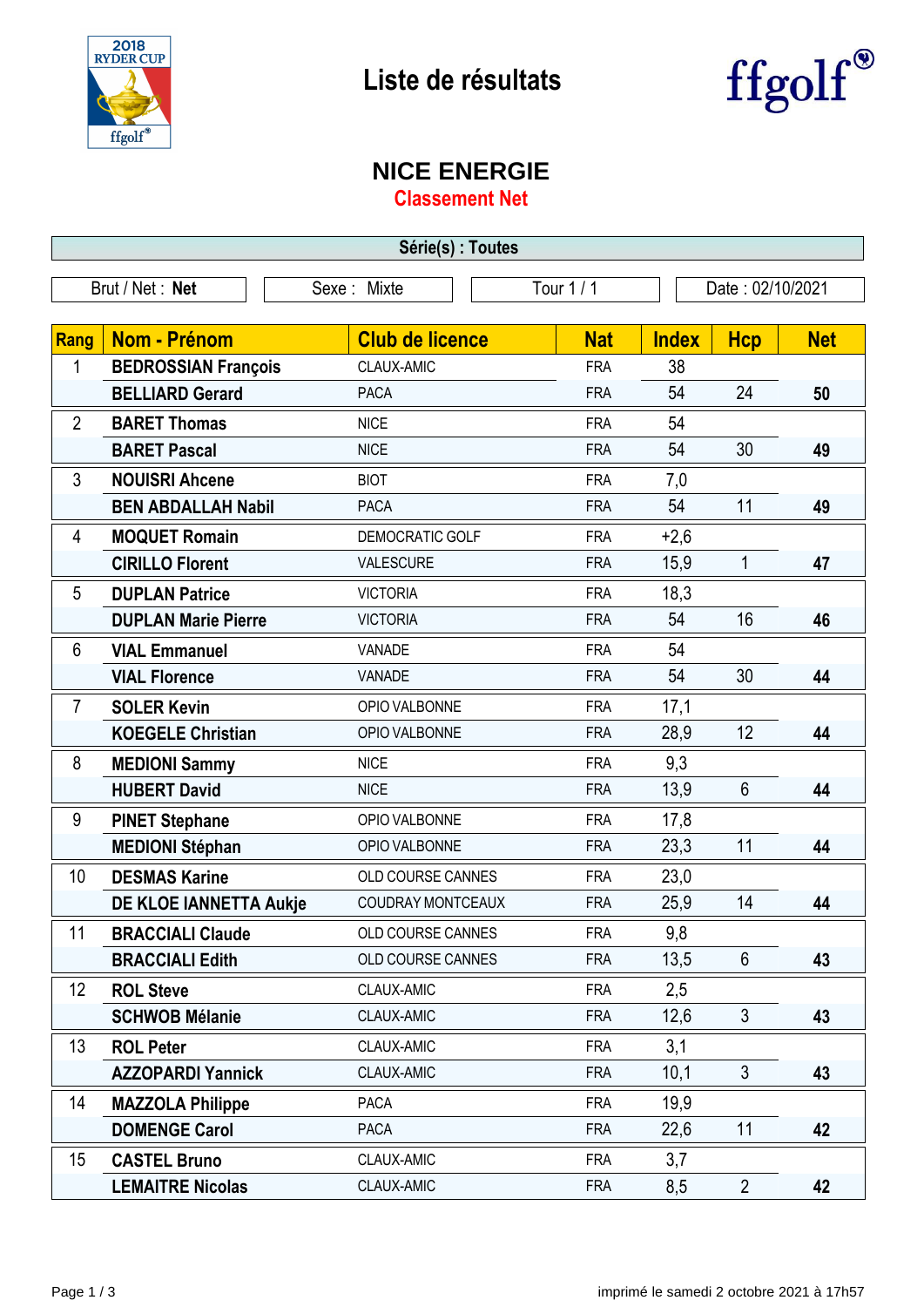| <b>Rang</b> | <b>Nom - Prénom</b>            | <b>Club de licence</b> | <b>Nat</b> | <b>Index</b> | <b>Hcp</b>     | <b>Net</b> |
|-------------|--------------------------------|------------------------|------------|--------------|----------------|------------|
| 16          | <b>ROCHE Benjamin</b>          | OLD COURSE CANNES      | <b>FRA</b> | 15,8         |                |            |
|             | <b>BIANCO Pascal</b>           | OLD COURSE CANNES      | <b>FRA</b> | 16,5         | 9              | 42         |
| 17          | <b>HALLOO Didier</b>           | OLD COURSE CANNES      | <b>FRA</b> | 17,2         |                |            |
|             | <b>PARIENTE Laurent</b>        | OLD COURSE CANNES      | <b>FRA</b> | 20,8         | 10             | 41         |
| 18          | <b>EHRMANN Charles-Paul</b>    | MONTE CARLO            | <b>FRA</b> | 7,7          |                |            |
|             | <b>GUERIN Bruno</b>            | <b>NICE</b>            | <b>FRA</b> | 15,2         | 5              | 41         |
| 19          | <b>PELLEGRINO Jean-Charles</b> | CLAUX-AMIC             | <b>FRA</b> | 18,0         |                |            |
|             | <b>KREIDEL Hans Stephan</b>    | MONTE CARLO            | <b>FRA</b> | 19,5         | 10             | 41         |
| 20          | <b>PENET Bernard</b>           | RIVIERA BARBOSS        | <b>FRA</b> | 16,0         |                |            |
|             | <b>SERPI Jean-François</b>     | 2F OPEN 06             | <b>FRA</b> | 19,3         | 10             | 40         |
| 21          | <b>FINK Jean Marie</b>         | RIVIERA BARBOSS        | <b>FRA</b> | 10,3         |                |            |
|             | <b>FINK Carine</b>             | <b>PACA</b>            | <b>FRA</b> | 21,5         | 8              | 40         |
| 22          | <b>LARBI Ramzi</b>             | OLD COURSE CANNES      | <b>FRA</b> | 12,3         |                |            |
|             | <b>BONINI Kevin</b>            | <b>PACA</b>            | <b>FRA</b> | 54           | 13             | 40         |
| 23          | <b>BERBEN Gregory</b>          | OLD COURSE CANNES      | <b>FRA</b> | 15,3         |                |            |
|             | <b>BARET Thibault</b>          | <b>NICE</b>            | <b>FRA</b> | 43           | 13             | 40         |
| 24          | <b>IANNETTA Alain</b>          | COUDRAY MONTCEAUX      | <b>FRA</b> | 8,9          |                |            |
|             | <b>DESMAS Philippe</b>         | OLD COURSE CANNES      | <b>FRA</b> | 9,9          | 5              | 40         |
| 25          | <b>LOUFRANI Franklin</b>       | <b>PACA</b>            | <b>FRA</b> | 6,0          |                |            |
|             | <b>ALBUIXECH Pierre</b>        | <b>BORGO</b>           | <b>FRA</b> | 13,6         | 4              | 40         |
| 26          | <b>SEGGIARO Vincent</b>        | CLAUX-AMIC             | <b>FRA</b> | 6,0          |                |            |
|             | <b>MORANDI Stéphane</b>        | <b>PACA</b>            | <b>FRA</b> | 16,0         | 5              | 40         |
| 27          | <b>CHEVALIER Philippe</b>      | OLD COURSE CANNES      | <b>FRA</b> | 9,6          |                |            |
|             | <b>JEFFERS Robert</b>          | OPIO VALBONNE          | <b>FRA</b> | 16,1         | $6\phantom{1}$ | 39         |
| 28          | <b>BATEL Monique</b>           | OLD COURSE CANNES      | <b>FRA</b> | 25,0         |                |            |
|             | <b>BATEL Bertrand</b>          | OLD COURSE CANNES      | <b>FRA</b> | 54           | 19             | 38         |
| 29          | <b>MOYNE Gérald</b>            | <b>TERRE BLANCHE</b>   | <b>FRA</b> | 12,4         |                |            |
|             | <b>MOYNE Joumana</b>           | <b>TERRE BLANCHE</b>   | <b>FRA</b> | 18,4         | 8              | 38         |
| 30          | <b>NEZRI Eddy</b>              | <b>TAULANE</b>         | <b>FRA</b> | 16,3         |                |            |
|             | <b>COLLANGE Frédéric</b>       | <b>VICTORIA</b>        | <b>FRA</b> | 39           | 13             | 38         |
| 31          | <b>ROMAN Mathias</b>           | CLAUX-AMIC             | <b>FRA</b> | 15,3         |                |            |
|             | <b>ROMAN Hélène</b>            | CLAUX-AMIC             | <b>FRA</b> | 15,9         | 9              | 37         |
| 32          | DA COSTA José                  | PARIS ILE-DE-FRANCE    | <b>FRA</b> | 9,2          |                |            |
|             | <b>ERARD DIDIER</b>            |                        |            | 21,0         | $\overline{7}$ | 37         |
| 33          | <b>GILLET Patrick</b>          | OLD COURSE CANNES      | <b>FRA</b> | 23,3         |                |            |
|             | <b>GILLET Michele</b>          | OLD COURSE CANNES      | <b>FRA</b> | 37           | 16             | 36         |
| 34          | <b>CENTER MICHAEL</b>          |                        |            | 12,0         |                |            |
|             | <b>FIROZGAN OMMED</b>          |                        |            | 14,0         | $\overline{7}$ | 36         |
| 35          | <b>CUGLIETTA Tino</b>          | VANADE                 | <b>FRA</b> | 43           |                |            |
|             | <b>GUYONNET Franck</b>         | <b>PACA</b>            | <b>FRA</b> | 52           | 25             | 36         |